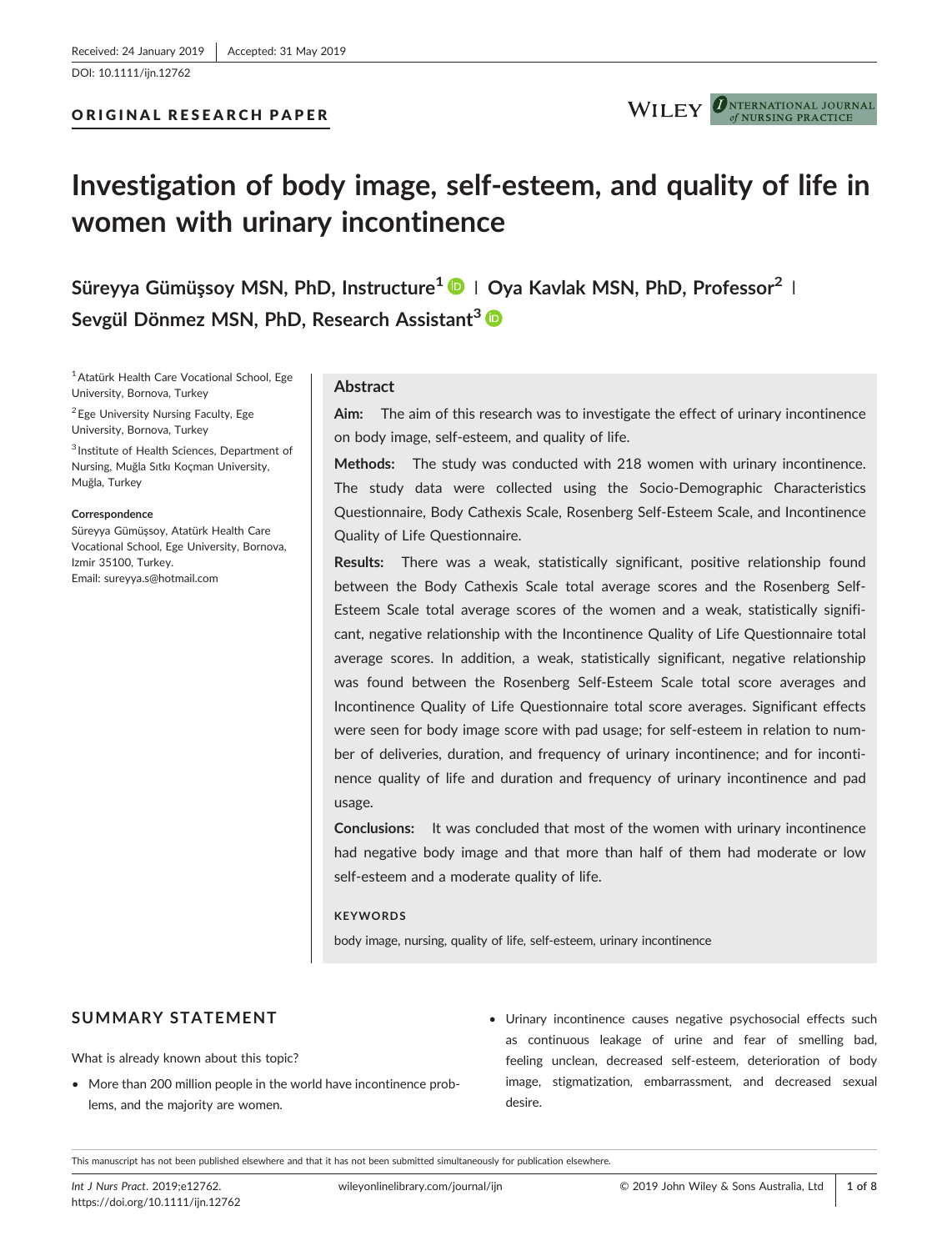• There are very few studies in the literature that determine the relationship between body image and self‐esteem in women with urinary incontinence.

What this paper adds?

• Negative effects were demonstrated for urinary incontinence in relation to women's body image, self‐esteem, and quality of life.

The implications of this paper:

- Urinary incontinence does not directly threaten women's lives but can become a problem that physically and psychologically affects the family and social life of a woman significantly; therefore, women with incontinence should be carefully considered and evaluated from a holistic viewpoint.
- Nurses should assess the emotions, thoughts, and perceptions of body image, self‐esteem, and quality of life of women with urinary incontinence, and as the awareness about urinary incontinence and its treatment increases, the population of patients receiving help will increase, thus increasing the success rate in urinary incontinence management.

#### **1** | **INTRODUCTION**

Urinary incontinence (UI) is defined as the involuntary loss of urine by the International Continence Society and International Urogynecological Association (Abrams, Cardozo, Fall, et al., 2002). UI is a medical, social, and hygienic problem that is commonly seen in women, causing them discomfort and thus leading to worse quality of life (Karbage et al., 2016). It is estimated that UI has affected 200 million people worldwide and will affect more than 423 million people by 2018. Although it affects women of all ages, the prevalence increases with age. UI affects 7% of women aged between 20 and 39 years, 17% of women aged between 40 and 59 years, 23% of women aged between 60 and 79 years, and 32% of women aged 80 years or older (Biswas et al., 2017). UI is seen four times more often in women under the age of 60 than in men in the same age range (Aniuliene, Aniulis, & Steibliene, 2016). The prevalence of UI in women has been reported to be 20.5% to 68.8% in studies conducted in Turkey (Uğurlucan, Comba, Emegil, & Yalçın, 2016).

Despite the high prevalence rate, the majority of women approach UI as more of a social problem and a taboo than a medical problem; they hesitate to talk about the problem and most only consult a doctor at least a year after the problem begins (Biswas et al., 2017). UI, which affects the quality of life of women, is not a life-threatening problem. However, it is a condition that makes the individual feel uncomfortable, distressed, and inadequate due to continuous wetness and irritation. In addition, UI causes negative psychosocial effects such as continuous leakage of urine and the fear of smelling bad, as well as feeling unclean; it can also result in decreased self‐esteem, deterioration of body image, stigmatization, embarrassment, and decreased sexual desire (Aoki, Brown, Brubaker, Cornu, & Daly, 2017). It has been reported that affected women withdraw from social activities such as exercising, shopping, and visiting friends due to the bad smell

and the possibility of being seen, that they see themselves as lacking and insufficient, lose their sense of attractiveness, and sexual desirability, and that they thus experience loneliness, isolation, depression, and distress (Dumoulin, Morin, Mayrand, Tousignant, & Abrahamowicz, 2017). In addition, UI leads to economic burdens to women due to extra costs such as washing clothes and using absorbent pads (Townsend et al., 2017). It is estimated that the annual cost of routine care of UI is \$50 to \$1000 per person (Xu, Liu, Qu, Chen, & Wang, 2016).

The fact that UI has such effects on the quality of life, physical, economic, and mental health of the woman, their body image, and self-esteem increases the importance of multidisciplinary evaluation of individuals and planning of care strategies (Lim et al., 2017). It is thought that knowledge of the prevalence and risk factors of UI, which can be very successfully treated, and the development of health policies for UI will contribute to increasing the quality of life of women and to improving their body image and self-esteem (Terzi, Terzi, & Kale, 2013). In addition, it is hoped that the approach to the problems of UI in society will be changed by determining the emotions, thoughts, and perceptions of women suffering from UI and that as awareness about UI and its treatment increases, the population of patients receiving help will increase, thus improving the success of UI management (Uğurlucan et al., 2016). This research was thus designed to investigate the effect of UI on body image, self‐esteem, and quality of life suffering from UI.

#### **2** | **METHODS**

#### **2.1** | **Study design and participants**

This research was conducted as a descriptive study to investigate the effect of UI on body image, self‐esteem, and quality of life in women diagnosed with UI. The study was carried out with 218 patients who were selected from patients with UI admitted to a university hospital urogynaecology outpatient clinic between August 2017 and December 2018. The sample was selected using the convenience sampling method. The hospital where the study was performed is the largest hospital in the region and has a capacity of 1816 beds. It consists of 1215 academics, 27 outpatient clinics, and 48 departments. The university urogynaecology outpatient clinic is the only place in the İzmir province where almost all of the current approaches in urogynaecology are applied. Approximately 20 patients attend the outpatient clinic each day. The study included women who were diagnosed with stress UI, were able to communicate, had not had a physical or psychiatric disease that would require significant medical intervention within the last year, had no urinary or genital system infection, and volunteered to participate in the study. Women who were illiterate, who had a history of serious life-threatening disease, or who were currently being treated due to such problems were excluded from the study.

Of the patients in the study population, 89.0% were reached. A post hoc power analysis was performed with the G‐Power Data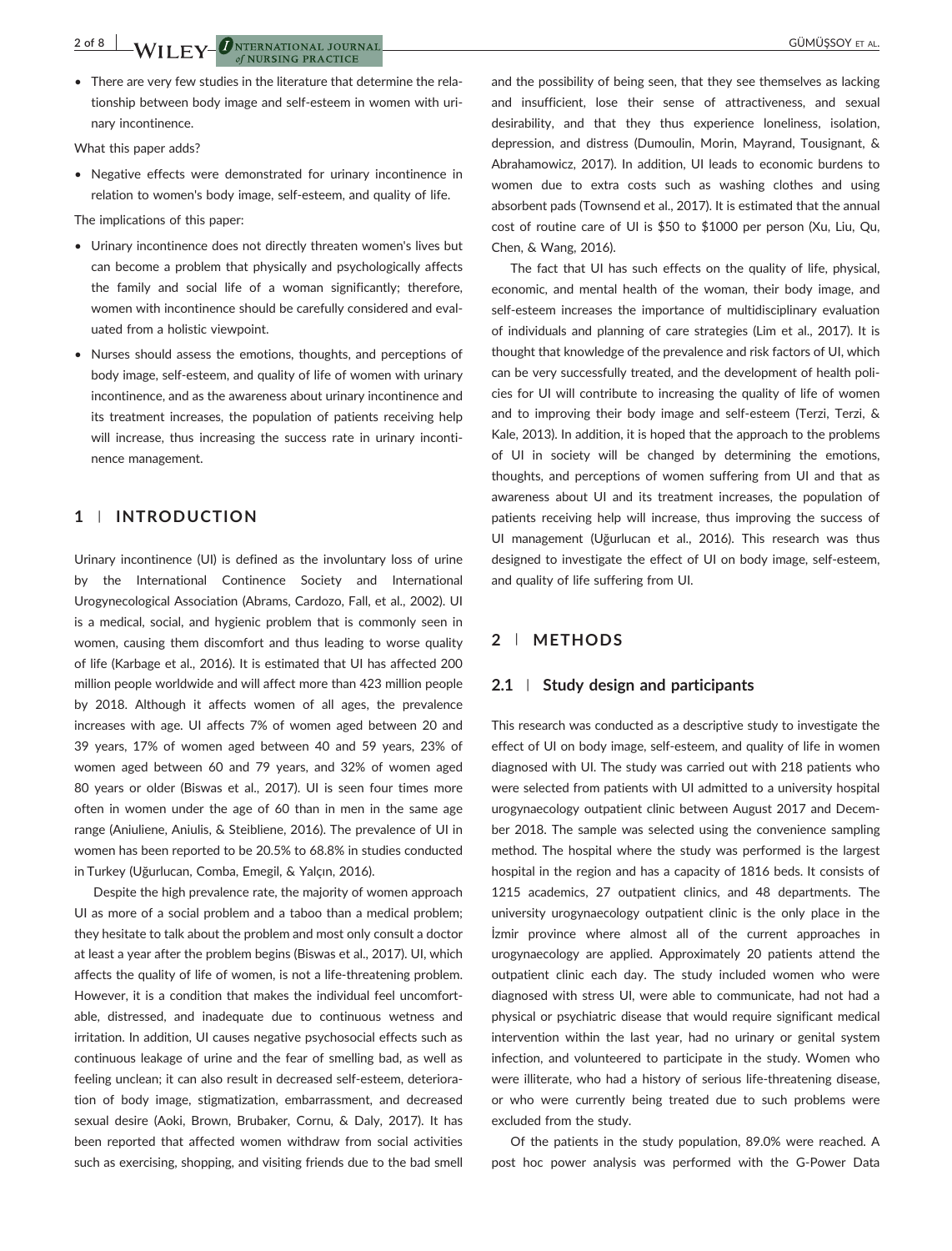Analysis programme. The sample size was calculated as 218 in the power analysis. Power analysis was calculated at 95% confidence interval, and the significance level was *P* = .05. The power of the study was determined as 0.99, and its effect size was at a moderate level (0.25). It was concluded that the number of samples represented high power.

### **2.2** | **Data collection**

The study data were collected using the Socio‐Demographic Characteristics Questionnaire, Body Cathexis Scale (BCS), Rosenberg Self-Esteem Scale (RSES), and Incontinence Quality of Life Questionnaire (I‐QOL). The women included in the sample were asked to fill in the data collection forms individually, after they had been informed about the purpose of the study, and that their participation was voluntary and they could withdraw from the study at any time.

# **2.2.1** <sup>|</sup> **Socio‐Demographic Characteristics Questionnaire**

This questionnaire, developed by the researchers in the light of the literature, includes 20 items about the socio‐demographic characteristics of women diagnosed with UI and characteristics related to obstetricgynaecological issues and UI (such as duration of UI [how many years has UI], whether or not she uses a pad when she has UI [yes/no], and how many times the pad is used and what time it uses it [once a day, more than once a day, once a week, more than once a week, a few times a month, or rarely]) (Biswas et al., 2017; Demirci, Aba, Süzer, Karadağ, & Ataman, 2012; Hovardaoğlu, 1992).

#### **2.2.2** <sup>|</sup> **Body Cathexis Scale**

The BCS, which was developed and adapted into Turkish, was used to determine how the women perceived their bodies. The BCS is a scale determining the satisfaction of a person with 40 separate body parts or functions (arms, legs, face, sexual activity level, etc). Secard and Jourard divided their scale into two sections as a result of testing their hypothesis that the satisfaction of a person about his/her body is related to the concept of self. The first part of the original scale consists of 46 items, including body parts and functions. The Turkish version is a 5‐point Likert‐type assessment instrument consisting of 40 items scored as 1 = *I like it very much*,2= *I like it very much*,3= *I am uncertain*,4= *I do not like it very much*, and 5 = *I do not like it at all*. The most positive expression receives one point, and the most negative expression receives five points. Thus, the lowest possible total score is 40, and the highest total score is 200. An increase in the total score obtained from the scale indicates a decrease in satisfaction with a body part, and a decrease in the score indicates an increase in satisfaction. The scale was translated into Turkish by Hovardaoğlu in 1986, and the Cronbach's *α* coefficient was found to be .91 in a study conducted on university students (Hovardaoğlu, 1992). In our study, the Cronbach's *α* internal consistency value was found to be .93.

#### **2.2.3** <sup>|</sup> **Rosenberg Self‐Esteem Scale**

This was developed by Rosenberg in 1965. The scale consists of a total of 63 multiple‐choice questions in 12 subcategories, and the first 10 items are used to assess self‐esteem. The validity and reliability study for use with Turkish people was conducted by Çuhadaroğlu (1986). The reliability coefficient of the scale was determined to be 0.77. RSES is a Likert scale with items answered on a four‐point scale—from *strongly agree* to *strongly disagree*. Some items in the scale are scored negatively, and low values indicate high self‐esteem. Questions are scored using the Guttman assessment method. Scoring is done as follows: questions 1, 2, and 3, questions 4 and 5, and questions 9 and 10 are evaluated together. If he gets points from any two of the first three questions (2/3), he gets one point from this set. If he or she marked one of the points that scored in any of the questions 4 and 5, he/she will also get one point from this set. Questions 9 and 10 are evaluated as fourth and fifth. Each of the sixth, seventh, and eighth questions gets points on their own. Thus, when the person completing the test gets points from all the questions, the maximum score is 6. It was found to be 0‐ and 1‐point high, 2‐ to 4‐point moderate, and 5‐ and 6‐point low self‐esteem level. The total score from the scale is between 0 and 6. An increase in the total score obtained from the scale demonstrates decreased self‐esteem, and a decrease in the score demonstrates increased self‐esteem (Çuhadaroğlu, 1986). In our study, the Cronbach's *α* internal consistency value of the scale was found to be .70.

of NURSING PRACTICE

#### **2.2.4** <sup>|</sup> **Incontinence Quality of Life Questionnaire**

This scale, which was developed in order to determine the quality of life in patients with UI in the United States, was reviewed by Patrick et al in 1999, and six questions were eliminated as a result of an assessment of psychometric measures during the creation of European versions, reducing the number of questions to 22. The IQOL consists of three subscales: limitation of behaviours (first, second, third, fourth, 10th, 11th, 13th, and 20th items), psychosocial influence (fifth, sixth, seventh, ninth, 15th, 16th, 17th, 21st, and 22nd items), and social isolation (eigth, 12th, 14th, 18th, and 19th items). All items in I‐QOL are evaluated with a 5‐item Likert‐type scale (1 = *very much*,  $2 =$  *quite a lot*,  $3 =$  *moderately*,  $4 =$  *somewhat*, and  $5 =$  *not at all*), and the total score is converted to a scale value from 0 to 100 in order to make it more understandable. The I‐QOL subscales are also scored likewise. As the score obtained from the scale increases, so quality of life increases, too. The validity and reliability study of I‐QOL in Turkey was conducted by Özerdoğan in 2003, and the Cronbach's *α* coefficient was found to be .96 (Özerdoğan & Kızılkaya, 2003). In our study, the Cronbach's *α* internal consistency value was found to be .97.

#### **2.3** | **Ethical considerations**

The present study was conducted in line with the principles of the Helsinki Declaration. Before the study was conducted, we obtained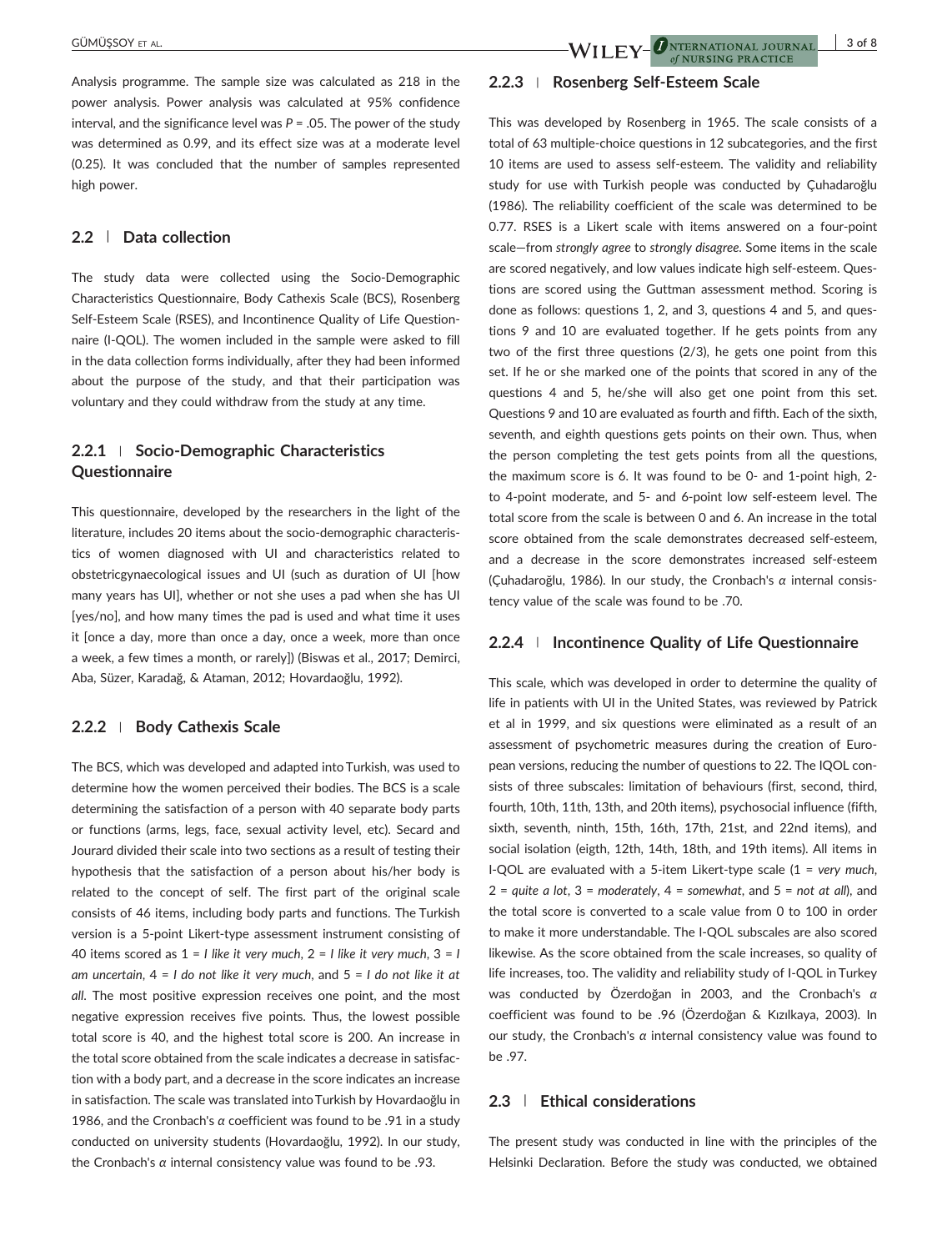**4 of 8 M/II EV ONTERNATIONAL JOURNAL** of NURSING PRACTICE

the approval of the Scientific Ethics Committee at the Nursing Faculty (Ethics Committee approval number; 2017‐03). Written permission for the study was obtained from the Department of Obstetrics and Gynecology of the university, where the study was to be performed. Written informed consent was obtained from the participants after they had been informed about the purpose of the research, that their confidentiality would be respected, and that their opinions would not be judged.

#### **2.4** | **Statistical analysis**

For statistical analysis, the Statistical Package for the Social Sciences (SPSS) (International Business Machines [IBM] SPSS Statistics version 22.0; SPSS Inc, Chicago, IL) was used. Categorical variables were given as number and percentage, and continuous variables were given as mean and standard deviation. Kolmogorov‐Smirnov test was used for normal distribution of data. Kruskal‐Wallis and Mann‐Whitney *U* tests and Pearson correlation coefficients and stepwise regression analysis were used to determine the relationship between the independent variables and the dependent variables. Cronbach's *α* reliability coefficients of the scales were determined by using reliability analysis. The results were evaluated at a 95% confidence interval and a significance level of *P* < .05. A post hoc power analysis was performed with the G‐Power Data Analysis programme.

#### **3** | **RESULTS**

# **3.1** | **Analysis of BCS, RSES, and I‐QOL scale responses and correlation among the mean scores**

In the study, the total average scores of the BCS, RSES, and I‐QOL were found to be 120.92 (SD 18.0; min = 63, max = 186), 1.8 (SD 1.23; min = 0, max = 4.67), and 66.74 (SD 20.1; min = 22, max = 107), respectively. In the Pearson correlation analysis, there was a weak, statistically significant, positive relationship found between BCS total score averages and RSES total score averages of women (*r* = 0.334, *P* = .001) and a weak, statistically significant, negative relationship with IQOL total score averages (*r* = −0.281, *P* = .001). In addition, a

weak, statistically significant, negative relationship was found between RSES total average scores and I‐QOL total average scores  $(r = 0.326, P = .001)$  (Table 1). According to the cut-off point of the BCS, 20.6% of women with incontinence had a normal body image, and 79.4% had a negative body image. When the RSES scores of the women were examined, it was found that 59.2% of them had moderate, 37.6% of them had high, and 3.2% had low self‐esteem.

# **3.2** | **Analysis of the BCS, RSES, and I‐QOL scales by their socio‐demographic and obstetric characteristics**

The socio‐demographic‐obstetric characteristics of the participants and the distribution among BCS, RSES, and I‐QOL average scores are given in Table 2. The study found that 54.1% of the participants were 50 years old or older, 55.0% had graduated from primary school, 72.0% did not work, 51.4% were overweight, 22.5% were the first child, and 51.8% were menopausal.

## **3.3** | **Analysis of the BCS, RSES, and I‐QOL scales in terms of UI frequency, time, and pad use**

When UI characteristics and BCS, RSES, and I‐QOL average scores of the participants were examined, 67.0% were found to have been incontinent for 5 years or less. In the statistical analyses performed examining BCS, RSES, and I‐QOL mean scores, there was a significant difference found between duration of urine leakage for less than 5 years and more than 5 years (*U* = 3963.0, *P* = .003; *U* = 3302.0, *P* = .001; *U* = 2564.0, *P* = .001, respectively) and between those who did and did not use pads during urine leakage (*U* = 3718.0, *P* = .001; *U* = 4191.0, *P* = .001; *U* = 3011.0, *P* = .001, respectively). Body image was found to be more negative, and self‐esteem and quality of life were found to be lower in women who had been using pads when they leaked urine and who experienced leakage of urine more than once per day. There was no significant difference between the frequency of urine leakage and BCS (*P* > .05) although there was a statistically significant difference found between RSES (*K* = 19.729, *P* = .001) and I‐QOL (*K* = 82.926, *P* = .001) average scores (*P* < .05) (Table 3).

|  | <b>TABLE 1</b> Distribution of the BCS, RSES, and I-QOL scale scores and correlation between the mean scores ( $N = 218$ ) |  |  |  |  |  |
|--|----------------------------------------------------------------------------------------------------------------------------|--|--|--|--|--|
|--|----------------------------------------------------------------------------------------------------------------------------|--|--|--|--|--|

| Scales and           |                   | Min-Max Score | <b>BCS</b>               |         | <b>RSES</b>              |         |                          | I-QOL   |  |
|----------------------|-------------------|---------------|--------------------------|---------|--------------------------|---------|--------------------------|---------|--|
| Domain Items         | Mean $\pm$ SD     | of Them       |                          | P       |                          | P       | r                        | P       |  |
| <b>BCS</b>           | $120.92 \pm 18.0$ | 63-186        | $\overline{\phantom{a}}$ |         | 0.334                    | $.001*$ | $-0.281$                 | $.001*$ |  |
| <b>RSES</b>          | $1.80 \pm 1.23$   | $0 - 4.67$    | 0.334                    | $.001*$ | $\overline{\phantom{a}}$ |         | $-0.326$                 | $.001*$ |  |
| I-QOL                | $66.74 \pm 20.1$  | 22-107        | $-0.281$                 | $.001*$ | $-0.326$                 | $.001*$ | $\overline{\phantom{a}}$ |         |  |
| Limiting behaviour   | $23.66 \pm 7.17$  | $8 - 38$      | $-0.291$                 | $.001*$ | $-0.323$                 | $.001*$ | 0.948                    | $.001*$ |  |
| Psychosocial impact  | $28.26 \pm 9.02$  | $9 - 45$      | $-0.249$                 | $.001*$ | $-0.319$                 | $.001*$ | 0.977                    | $.001*$ |  |
| Social embarrassment | $14.82 \pm 4.75$  | $5 - 25$      | $-0.279$                 | $.001*$ | $-0.284$                 | $.001*$ | 0.945                    | $.001*$ |  |

Abbreviations: BCS, Body Cathexis Scale; I‐QOL, Incontinence Quality of Life Questionnaire; RSES, Rosenberg Self‐Esteem Scale. \**P* < .05.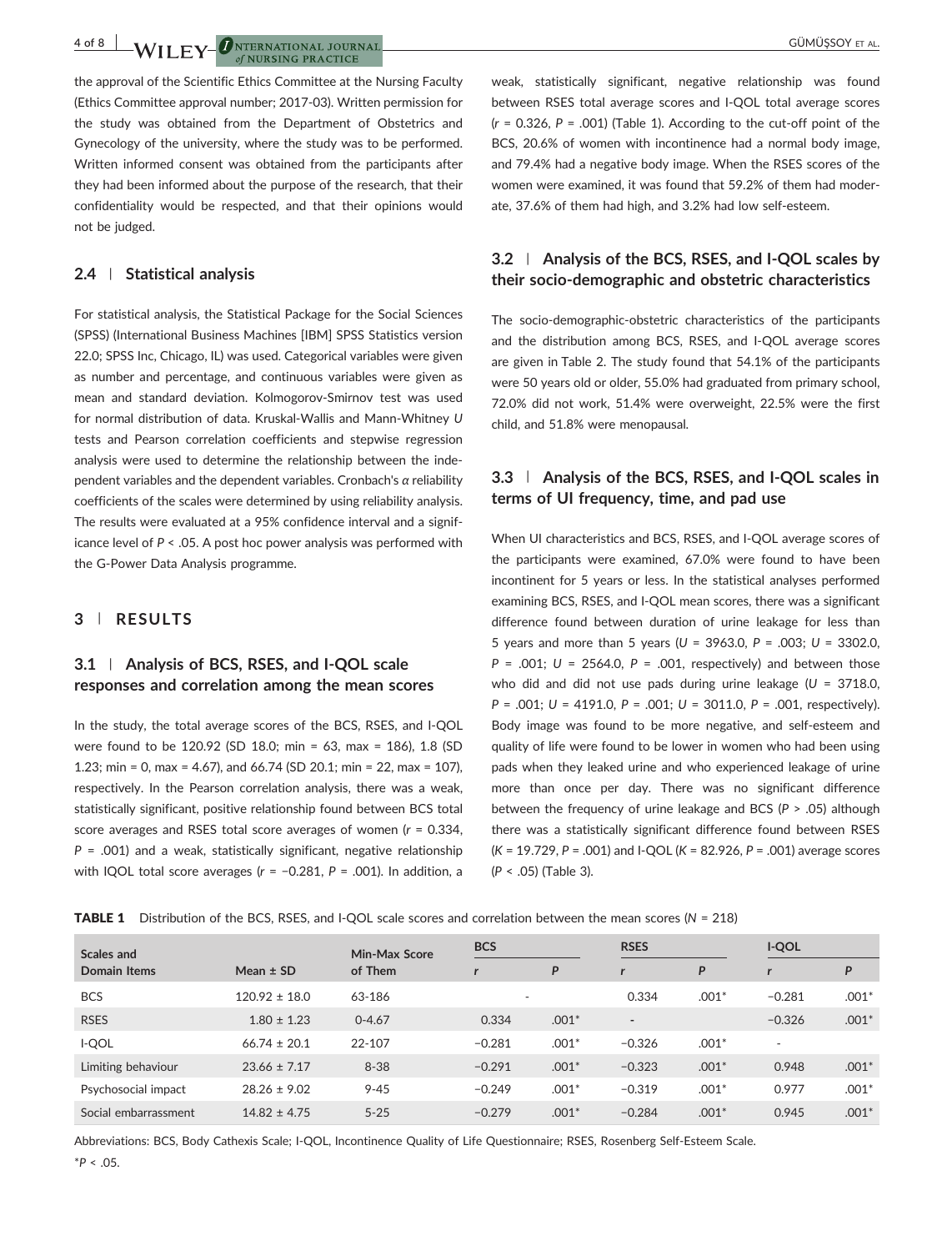

TABLE 2 Comparison of the mean scores obtained by the participants from the BCS, RSES, and I-QOL scales by their socio-demographic and obstetric characteristics (*N* = 218)

| <b>Variables</b>         | n % |      | <b>BCS Scores</b> |              | <b>RSES Scores</b> |              | <b>I-QOL Scores</b> |              |
|--------------------------|-----|------|-------------------|--------------|--------------------|--------------|---------------------|--------------|
|                          |     |      |                   |              |                    |              |                     |              |
| Age groups, y            |     |      |                   |              |                    |              |                     |              |
| $30-39$                  | 34  | 15.6 | $118.14 \pm 12.6$ | $K = 1.051$  | $1.51 \pm 1.4$     | $K = 6.387$  | $69.61 \pm 12.3$    | $K = 2.835$  |
| 40-49                    | 66  | 30.3 | $121.22 \pm 18.8$ | $P = .591$   | $1.85 \pm 1.2$     | $P = .041*$  | $68.29 \pm 21.0$    | $P = .242$   |
| 50 and older             | 118 | 54.1 | $121.55 \pm 18.9$ |              | $1.95 \pm 1.1$     |              | $65.03 \pm 21.3$    |              |
| <b>Educational level</b> |     |      |                   |              |                    |              |                     |              |
| Elementary               | 120 | 55.0 | $122.98 \pm 20.0$ | $K = 6.395$  | $2.09 \pm 1.1$     | $K = 17.743$ | $63.55 \pm 20.4$    | $K = 8.627$  |
| High school              | 73  | 33.0 | $122.00 \pm 15.0$ | $P = .041*$  | $1.50 \pm 1.3$     | $P = .001*$  | $69.15 \pm 20.0$    | $P = .013*$  |
| University and higher    | 25  | 11.5 | $117.16 \pm 14.9$ |              | $1.30 \pm 1.0$     |              | $75.08 \pm 15.2$    |              |
| Occupation               |     |      |                   |              |                    |              |                     |              |
| Yes                      | 61  | 28.0 | $119.26 \pm 15.9$ | $U = 4222.5$ | $1.58 \pm 1.3$     | $U = 3984.5$ | $72.65 \pm 17.9$    | $U = 3658.0$ |
| Not working              | 157 | 72.0 | $121.56 \pm 18.8$ | $P = .175$   | $1.89 \pm 1.1$     | $P = .054$   | $64.45 \pm 20.4$    | $P = .007*$  |
| <b>BMI</b>               |     |      |                   |              |                    |              |                     |              |
| Normal                   | 106 | 48.6 | $119.88 \pm 16.9$ | $U = 5442.5$ | $1.68 \pm 1.3$     | $U = 5325.5$ | $69.02 \pm 18.3$    | $U = 5226.5$ |
| Overweight               | 112 | 51.4 | $121.90 \pm 19.0$ | $P = .289$   | $1.92 \pm 1.1$     | $P = .188$   | $64.58 \pm 21.4$    | $P = .127$   |
| Number of deliveries     |     |      |                   |              |                    |              |                     |              |
| 1                        | 49  | 22.5 | $117.98 \pm 17.9$ | $K = 12.923$ | $1.59 \pm 1.3$     | $K = 17.96$  | $71.09 \pm 20.8$    | $K = 11.303$ |
| $\overline{2}$           | 95  | 43.6 | $120.20 \pm 14.6$ | $P = .005*$  | $1.62 \pm 1.1$     | $P = .001*$  | $67.69 \pm 14.1$    | $P = .010*$  |
| 3                        | 45  | 20.6 | $124.89 \pm 18.5$ |              | $1.91 \pm 1.2$     |              | $61.15 \pm 21.3$    |              |
| 4 and higher             | 29  | 13.3 | $125.33 \pm 20.4$ |              | $2.58 \pm 0.8$     |              | $59.58 \pm 21.0$    |              |
| Status of menopause      |     |      |                   |              |                    |              |                     |              |
| Yes                      | 113 | 51.8 | $122.13 \pm 19.2$ | $U = 5552.5$ | $1.87 \pm 1.1$     | $U = 5407.5$ | $63.54 \pm 21.6$    | $U = 4759.5$ |
| <b>No</b>                | 105 | 48.2 | $119.61 \pm 16.6$ | $P = .414$   | $1.73 \pm 1.3$     | $P = .258$   | $70.19 \pm 17.7$    | $P = .012*$  |

Abbreviations: BCS, Body Cathexis Scale; BMI, body mass index; I‐QOL, Incontinence Quality of Life Questionnaire; *K*, Kruskal‐Wallis test; RSES, Rosenberg Self‐Esteem Scale; *U*, Mann‐Whitney *U* test.

\**P* < .05.

TABLE 3 Comparison of the BCS, RSES, and I‐QOL scores in relation to urinary incontinence frequency, duration, and pad use (*N* = 218)

| <b>Variables</b>                    | $n\%$ |      | <b>BCS Scores</b> |              | <b>RSES Scores</b> |                             | <b>I-QOL Scores</b> |                             |  |
|-------------------------------------|-------|------|-------------------|--------------|--------------------|-----------------------------|---------------------|-----------------------------|--|
| Duration of urinary incontinence, y |       |      |                   |              |                    |                             |                     |                             |  |
| $\leq 5$                            | 146   | 67.0 | $118.26 \pm 17.2$ | $U = 3963.0$ | $1.56 \pm 1.2$     | $U = 3302.0$                | $72.65 \pm 17.6$    | $U = 2564.0$                |  |
| 6 and older                         | 72    | 33.0 | $126.31 \pm 18.6$ | $P = .003*$  | $2.29 \pm 1.0$     | $P = .001*$                 | $54.76 \pm 19.5$    | $P = .001*$                 |  |
| Uses pads to manage urine leakage   |       |      |                   |              |                    |                             |                     |                             |  |
| <b>Yes</b>                          | 122   | 56.0 | $126.09 \pm 16.8$ | $U = 3718.0$ | $2.05 \pm 1.1$     | $U = 4191.0$<br>$P = .001*$ | $59.66 \pm 21.1$    | $U = 3011.0$<br>$P = .001*$ |  |
| <b>No</b>                           | 96    | 44.0 | $114.34 \pm 17.4$ | $P = .001*$  | $1.49 \pm 1.2$     |                             | $75.75 \pm 14.3$    |                             |  |
| Frequences of urinary incontinence  |       |      |                   |              |                    |                             |                     |                             |  |
| Once a day                          | 39    | 17.9 | $119.00 \pm 16.7$ | $K = 10.272$ | $2.06 \pm 1.3$     | $K = 19.729$<br>$P = .001*$ | $70.23 \pm 17.2$    | $K = 82.926$<br>$P = .001*$ |  |
| More than once a day                | 89    | 40.8 | $124.75 \pm 19.1$ | $P = .068$   | $2.09 \pm 1.2$     |                             | $53.12 \pm 17.9$    |                             |  |
| Once a week                         | 36    | 16.5 | $118.25 \pm 18.6$ |              | $1.53 \pm 1.3$     |                             | $74.18 \pm 14.1$    |                             |  |
| More than once a week               | 27    | 12.4 | $118.89 \pm 15.6$ |              | $1.58 \pm 1.0$     |                             | $75.69 \pm 12.5$    |                             |  |
| A few times a month                 | 19    | 8.7  | $118.00 \pm 14.7$ |              | $1.22 \pm 0.7$     |                             | $87.00 \pm 14.3$    |                             |  |
| Rarely                              | 8     | 3.7  | $117.50 \pm 23.2$ |              | $1.03 \pm 0.7$     |                             | $87.87 \pm 10.9$    |                             |  |

Abbreviations: BCS, Body Cathexis Scale; I‐QOL, Incontinence Quality of Life Questionnaire; *K*, Kruskal‐Wallis test; RSES, Rosenberg Self‐Esteem Scale; *U*, Mann‐Whitney *U* test.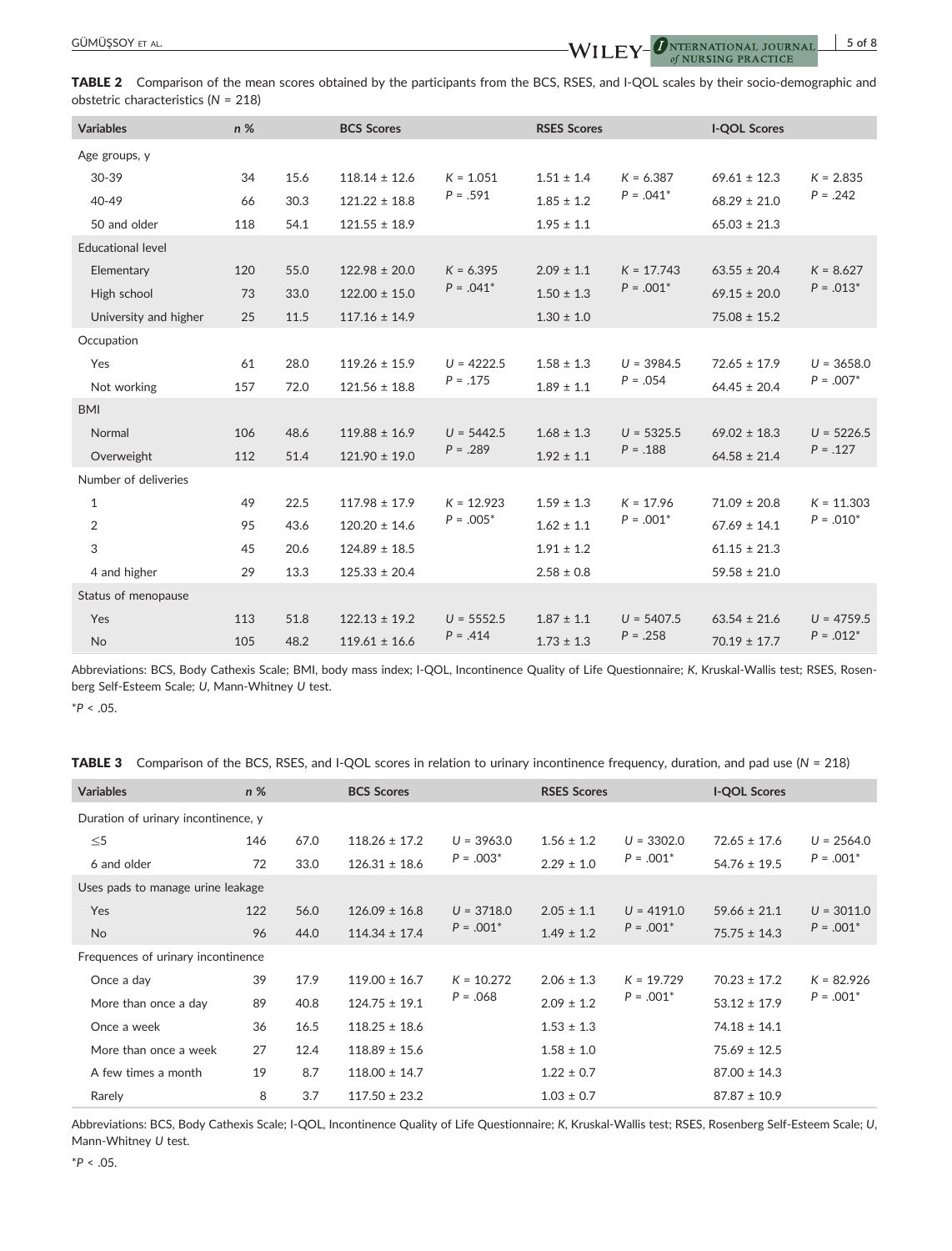6 of 8 **J A/II EV O**NTERNATIONAL JOURNAL of NURSING PRACTICE

# **3.4** | **Regression analysis of the BCS, RSES, and I‐QOL mean scores with independent variables**

The BCS, RSES, and I‐QOL scores and independent variables in the study were examined with stepwise regression analysis. Significant effects were seen for BCS score with pad usage; RSES score with number of deliveries, duration, and frequency of UI; and I‐QOL score and duration of UI, pad usage, and frequency of UI (*P* < .05) (Table 4). The argument coefficients of the model with independent variables are  $R^2$  = 0.105 for BCS,  $R^2$  = 0.173 for RSES, and  $R^2$  = 0.339 for I-QOL. Models were significant ( $P = .001$ ).

### **4** | **DISCUSSION**

This study revealed relationships between UI and body image, self‐ esteem, and quality of life. Although there are many studies in the literature that examine the effect of UI on quality of life, the effect of UI on body image and self‐esteem has been ignored. Most women with UI are embarrassed, thinking that their situation can be understood by environmental factors and believing that they have lost their attractiveness; accordingly, they may experience deterioration in body image and self‐esteem as well as deterioration in their quality of life (Aylaz, Işık, Bayır, & Yetiş, 2016). Similarly, it was determined in our study that about two thirds of women with UI had a negative body image, that about half of them had moderate and low self‐esteem, and that their quality of life was moderate. In other studies investigating the effect of UI on the quality of life, Akkuş et al found similar quality of life scores in women with UI, while Demirel et al found lower mean quality of life scores than in our study (Akkuş & Pınar, 2016; Demirel & Akın, 2014). In addition, Güvenç et al and Demirci et al found higher mean quality of life than in our study (Demirci et al., 2012; Güvenç, Kocaöz, & Kök, 2016). In two studies, it was found that the quality of life of all incontinent women decreased and that sexual problems increased (Caruso et al., 2017; Doğan, Vural, & Akyüz, 2017). It has also been found that women experiencing incontinence saw a deterioration in their quality of life compared with those not experiencing it (Leroy & Lopes, 2012). In the study conducted by Barghouti et al with 1001 women aged 30 or older, the majority of

women with UI were found to have lower quality of life and self‐ esteem (Barghoutı, Yaseın, Jaber, Hatamleh, & Takrurı, 2013).

Although UI is seen in women of all ages, its prevalence increases with age, and it affects self‐esteem, body image, and the quality of life of women more negatively (Durukan, Tok, Tok, & Aytan, 2015). Our study found that women who were aged 50 or older had a more negative body image and lower self‐esteem and quality of life than those in other age groups. In both studies, it was determined that the quality of life decreased as the age increased in women with UI (Demir & Erbesler, 2017). Body image and self‐esteem are concepts associated with economic freedom and educational status of women, and the educational and economic statuses of women with UI are important factors affecting quality of life (Kurt, Özdilli, & Yorulmaz, 2013). Our study determined that women who were unemployed and were primary school graduates had more negative body image and lower self-esteem and quality of life and that as the level of education increased, body image became more positive and self‐esteem and quality of life increased. In one study, it was reported that women who had a low level of education and who were unemployed had fewer health-seeking behaviours, were more restricted in finding solutions, and perceived UI to be a more disturbing health problem (Vaart, Bom, Leeuw, Roovers, & Heintz, 2002). Similarly, it was determined in both studies that as the level of education increased, so the quality of life increased and that women who were employed had a higher quality of life (Aylaz et al., 2016). In our study, women who were overweight were found to have more negative body image and lower self-esteem and quality of life. In a study conducted by Hamurcu et al in order to investigate the relationship between body mass index (BMI) and body image and self‐esteem, a significant relationship was found between an increase in BMI, negative body image, and low self‐esteem (Hamurcu, Öner, Telatar, & Yeşildağ, 2015). Due to the increase in abdominal pressure and stress on the pelvic floor muscles, being overweight is an important factor leading to UI, and it increases the severity of the condition (Bilge & Kızılkaya Beji, 2016). Furthermore, constantly being criticized by society, being socially excluded, and being stigmatized due to being overweight can negatively affect school life, work life, private life, social relations, and attitudes towards physical activities and, accordingly, affect body image, self‐esteem, and quality of life. Since the deterioration of the elasticity of pelvis

TABLE 4 The stepwise regression analysis of the BCS, RSES, and I-QOL mean scores with independent variables

|                                   | <b>BCS Score</b>            |                              |         | <b>RSES Score</b>           |                              |         | I-QOL Score                 |                              |         |
|-----------------------------------|-----------------------------|------------------------------|---------|-----------------------------|------------------------------|---------|-----------------------------|------------------------------|---------|
| <b>Independent Variables</b>      | β                           |                              | P       | β                           |                              | P       | β                           |                              | P       |
| Uses pads to manage urine leakage | .324                        | 5.028                        | $.001*$ | $\overline{\phantom{a}}$    |                              |         | .228                        | $-3.543$                     | $.001*$ |
| Frequency of UI                   |                             | $\overline{\phantom{a}}$     |         | .184                        | 2.852                        | $.005*$ | $-.292$                     | $-4.960$                     | $.001*$ |
| Duration of UI                    |                             | $\sim$                       |         | .223                        | 3.564                        | $.001*$ | $-.340$                     | $-5.348$                     | $.001*$ |
| Number of deliveries              |                             | $\overline{\phantom{a}}$     |         | .183                        | 2.875                        | $.004*$ |                             | $\overline{\phantom{a}}$     |         |
|                                   | $R = 0.324$<br>$F = 25.281$ | $R^2 = 0.105$<br>$P = .001*$ |         | $R = 0.416$<br>$F = 12.676$ | $R^2 = 0.173$<br>$P = .001*$ |         | $R = 0.582$<br>$F = 27.340$ | $R^2 = 0.339$<br>$P = .001*$ |         |

Abbreviations: BCS, Body Cathexis Scale; *F* , ANOVA test; I‐QOL, Incontinence Quality of Life Questionnaire; RSES, Rosenberg Self‐Esteem Scale; *t*, *t* test; UI, urinary incontinence.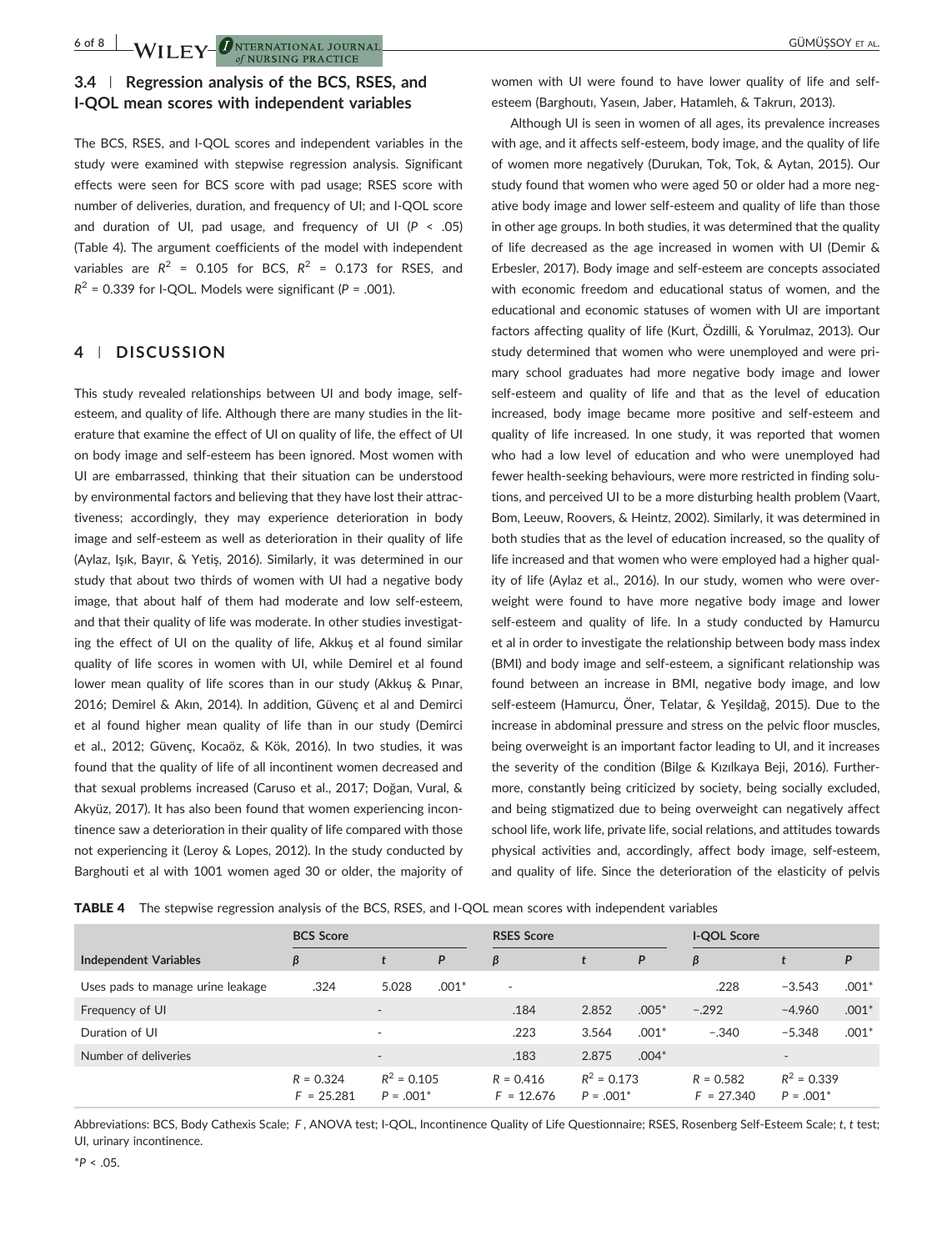#### GÜMÜŞSOY ET AL. **7 of 8 CÜMÜŞSOY ET AL. 7 of 8 CÜMÜŞSOY ET AL. 7 of 8**

support structures due to giving birth is a factor that can lead to UI, the risk of UI increases as the number of vaginal deliveries increases (Aylaz et al., 2016). There was a significant difference obtained between the number of deliveries and mean BCS, RSES, and I‐QOL scores in our study. Women who had delivered four or more babies had a more negative body image and lower self-esteem and quality of life. It has also been determined that as the number of children increases, quality of life scores decreases (Demirel & Akın, 2014).

Moreover, quality of life, self‐esteem, and the body image of women with UI can be affected by many factors including the amount and frequency of urine leakage (Sinclair & Ramsay, 2011). Similarly, in our study, as the duration and amount of urine leakage increased, body image was more negative, and self‐esteem and quality of life of women decreased. In the study conducted by Kocaöz et al, it was found that there was a significant relationship between the deterioration of the quality of life and the frequency and amount of UI (Kocaöz, Talas, & Atabekoğlu, 2012). Similarly, other studies have determined that as the frequency and amount of urine leakage and the use of pads increase, quality of life scores decreases (Barentsen et al., 2012).

In addition, in their study conducted with women with UI, Papanicolaou et al ascertained that the physical and social activities of women were also negatively affected by the increased severity of incontinence. It is thought that women with UI have a more negative body image and lower self‐esteem and quality of life when UI has been present for a long time, as well as due to the necessity of using pads continuously, the frequent leakage of urine, constant wetness, and constant fear of smelling bad, and that, as a result, they feel unclean and inadequate. However, it is also the case that some surgical interventions used in the treatment of incontinence may not be beneficial as they may have a negative effect on the sexual life and quality of life of women (Vitale et al., 2016).

## **4.1** | **Limitations**

The present study has several limitations. First, the study used convenience sampling and was cross‐sectional design. As the study included only voluntary participants, there was also a selection bias. Finally, because the study sample comprised women admitted to only one hospital in İzmir, its results are applicable only to the patients surveyed and cannot be generalized to other populations.

# **5** | **CONCLUSIONS**

As a result of the study, it was found that the majority of the women with UI had negative body image, moderate or low self‐esteem, and a moderate quality of life. In addition, body image was found to be more negative, and self‐esteem and quality of life were found to be lower in women who were aged 50 or older, who had gone through the menopause, who were unemployed, who were primary school graduates, who were overweight, who had had four or more deliveries, who had been experiencing UI for 6 years or more, who had been using pads when they leaked urine, and who experienced leakage of urine

more than once per day. Although UI does not directly threaten women's lives, it can become a problem that affects women physically and psychologically and disrupts their familial and social life to a significant extent; therefore, women with incontinence should be carefully considered and evaluated from a holistic viewpoint. Moreover, since there is a limited number of studies investigating the effect of UI on body image and self‐esteem in women, it is recommended that these relationships be evaluated in studies with more extensive samples.

of NURSING PRACTICE

## **CONFLICT OF INTEREST**

None.

#### **AUTHORSHIP STATEMENT**

SG, OK, SD conceived the study and obtained research funding. SG and OK were responsible for data management and study design. SD was responsible for data analysis. All authors drafted and revised the manuscript.

#### **ORCID**

*Süreyya Gümüşsoy* <https://orcid.org/0000-0001-5708-8988> *Sevgül Dönmez* <https://orcid.org/0000-0003-2420-8167>

#### **REFERENCES**

- Abrams, P., Cardozo, L., Fall, M., Griffiths, D., Rosier, P., Ulmsten, U., … Standardisation Sub‐committee of the International Continence Society (2002). The standardization of terminology of lower urinary tract function: Report from the Standardization Sub‐Committee of the International Continence Society. *Neurourology and Urodynamics*, *21*(2), 167–178.<https://doi.org/10.1002/nau.10052>
- Akkuş, Y., & Pınar, G. (2016). Evaluation of the prevalence, type, severity, and risk factors of urinary incontinence and its impact on quality of life among women in Turkey. *International Urogynecology Journal*, *27*, 887–893. [https://doi.org/10.1007/s00192](https://doi.org/10.1007/s00192-015-2904-5)‐015‐2904‐5
- Aniuliene, R., Aniulis, P., & Steibliene, V. (2016). Risk factors and types of urinary incontinence among middle aged and older male and female primary care patients in Kaunas region of Lithuania: Cross sectional study. *Urology Journal*, *13*(1), 2552–2561.
- Aoki, Y., Brown, H. W., Brubaker, L., Cornu, J. N., & Daly, J. O. (2017). Urinary incontinence in women. *Nature Reviews. Disease Primers*, *3*, 17042. <https://doi.org/10.1038/nrdp.2017.42>
- Aylaz, R., Işık, K., Bayır, B., & Yetiş, G. (2016). The effect of urinary incontinence on quality of life in women 65 years and older. *İnönü Üniversitesi Sağlık Bilimleri Dergisi*, *5*(2), 19–25.
- Barentsen, J. A., Visser, E., Hofstetter, H., Maris, A. M., Dekker, J. H., & de Bock, G. H. (2012). Severity, not type, is the main predictor of decreased quality of life in elderly women with urinary incontinence: A population‐based study as part of a randomized controlled trial in primary care. *Health and Quality of Life Outcomes*, *10*(1), 153. [https://doi.](https://doi.org/10.1186/1477-7525-10-153) [org/10.1186/1477](https://doi.org/10.1186/1477-7525-10-153)‐7525‐10‐153
- Barghoutı, F. F., Yaseın, N. A., Jaber, R., Hatamleh, L., & Takrurı, A. H. (2013). Prevalence and risk factors of urinary ıncontinence among Jordanian women: Impact on their life. *Health Care for Women International*, *34*, 1015–1023. [https://doi.org/10.1080/07399332.](https://doi.org/10.1080/07399332.2011.646372) [2011.646372](https://doi.org/10.1080/07399332.2011.646372)